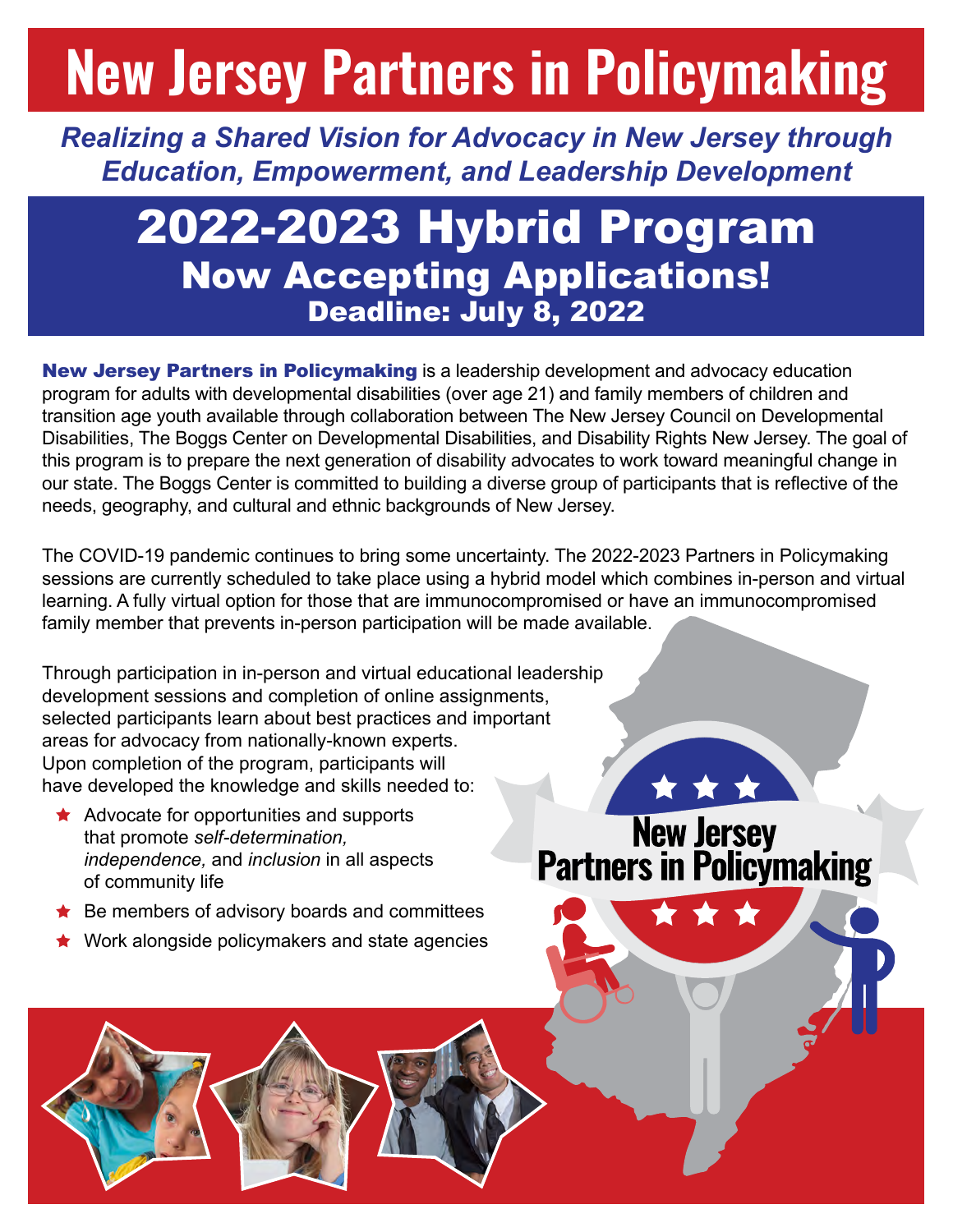## **What are the requirements of participation?**

- ★ Participation in **all educational leadership development sessions** held in New Brunswick, NJ and virtually.
	- In-Person sessions will be held one weekend a month in September, November, February, and April (Friday 2:00 pm - 8:00 pm and Saturday 8:30 am – 3:00 pm)
	- Virtual sessions will be held one weekend a month in October, December, January, and March (Friday 2:00 pm – 6:00 pm and Saturday 9:00 am –1:00 pm) and one Wednesday a month from 6:00 pm – 8:00 pm from September through April.
- ★ Completion of between session online assignments. These assignments will be given to enhance learning between online sessions and may include watching videos and other assignments.
- **\*** Completion of **homework assignments**, including the development of an **Advocacy Action Plan**

## **Is there any cost to participate?**

No. Expenses are paid for by the New Jersey Council on Developmental Disabilities. Covered expenses for in-person sessions include:

- $\bigstar$  Overnight lodging (shared with another participant)
- $\bigstar$  Meals and refreshments
- $\star$  Reimbursement for travel
- Reimbursement for child care/respite at \$15 an hour, up to \$150 a weekend.

Accommodations such as sign language interpreters, large print materials, or Braille provided as needed.

## **What topics will I learn about in the monthly educational sessions?**

#### September 16 & 17 (In-Person)

- Parent Advocacy
- Self-Advocacy
- Social Media as an Advocacy Tool
- Wednesday, September 28 (Virtual)

#### October 14 & 15 (Virtual)

- The LifeCourse Framework and Planning
- History of Disability Policy and Today's Impact Wednesday, October 26 (Virtual)

#### November 4 & 5 (In-Person)

- Medicaid; Health and Wellness
- Inclusive Education

Wednesday, November 30 (Virtual)

#### December 9 & 10 (Virtual)

- Transition
- Employment
- No Wednesday Session

#### January 13 & 14 (Virtual)

- Federal Hot Topics and Tips from the Hill
- Direct Support Professional Workforce
- Wednesday, January 25 (Virtual)

#### February 17 & 18 (In-Person)

- Supported Decision Making
- Public Speaking and Effective Communication Wednesday, March 1 (Virtual)

#### March 24 & 25 (Virtual)

- State Policy and Systems Change Advocacy
- Advocacy in Action

#### Wednesday, April 12 (Virtual)

#### April 21 & 22 (In-Person)

- Building Social Capital and Community Connections
- Graduation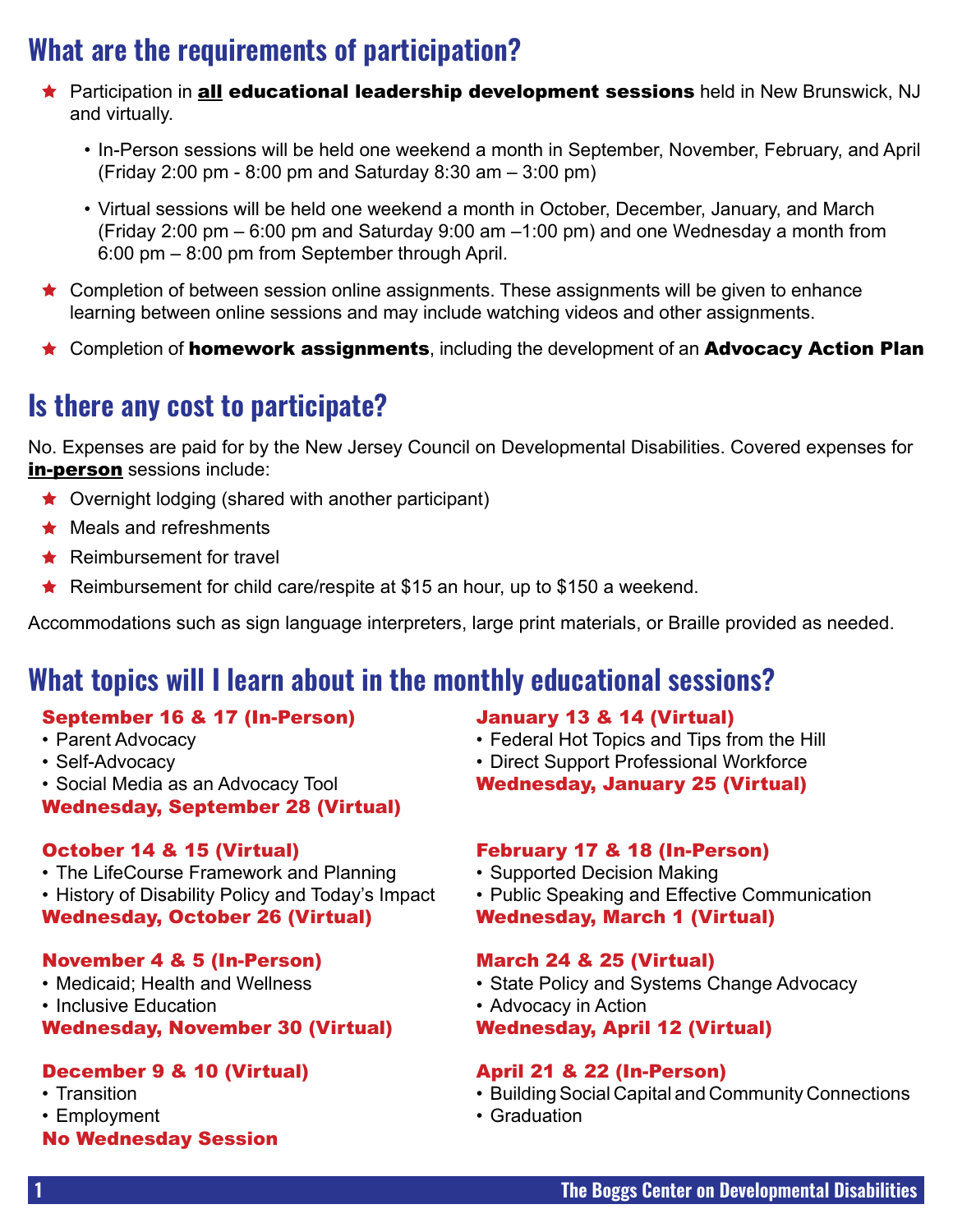## **How do I apply?**

Those interested in participating are invited to complete the application below.

If you need assistance to complete the application, or would like to complete the application by phone, contact Jaime Zahid at (732) 235-9613, [jaime.zahid@rutgers.edu](mailto:jaime.zahid@rutgers.edu).

## **Partners in Policymaking Application**

New Jersey Partners in Policymaking is an opportunity for adults with developmental disabilities (over 21) and family members of children and transition aged youth with disabilities to build leadership and advocacy skills. To be considered for the New Jersey Partners in Policymaking program, complete the following application and submit by email to Jaime Zahid at [jaime.zahid@rutgers.edu](mailto:jaime.zahid@rutgers.edu)

Applications must be received by July 8, 2022. Applicants will be notified of acceptance by July 31, 2022.

## **Applicant Information**

| Name:                                                                                                                                                                                                                          |                                                                                                    |                                                                                                                                                                                                                                |  |
|--------------------------------------------------------------------------------------------------------------------------------------------------------------------------------------------------------------------------------|----------------------------------------------------------------------------------------------------|--------------------------------------------------------------------------------------------------------------------------------------------------------------------------------------------------------------------------------|--|
| First                                                                                                                                                                                                                          | Middle Initial                                                                                     | Last                                                                                                                                                                                                                           |  |
| Address:                                                                                                                                                                                                                       |                                                                                                    |                                                                                                                                                                                                                                |  |
| <b>Street</b>                                                                                                                                                                                                                  | City                                                                                               | Zip<br><b>State</b>                                                                                                                                                                                                            |  |
| Home Phone:                                                                                                                                                                                                                    | Cell Phone:                                                                                        |                                                                                                                                                                                                                                |  |
| Email Address:                                                                                                                                                                                                                 |                                                                                                    |                                                                                                                                                                                                                                |  |
| I am a: (check all that apply)                                                                                                                                                                                                 |                                                                                                    |                                                                                                                                                                                                                                |  |
| Person with a developmental disability<br>disability                                                                                                                                                                           |                                                                                                    | Parent of someone with a developmental                                                                                                                                                                                         |  |
| Sibling of someone with a developmental<br>disability                                                                                                                                                                          |                                                                                                    |                                                                                                                                                                                                                                |  |
| <b>Demographic Information (Optional)</b>                                                                                                                                                                                      |                                                                                                    |                                                                                                                                                                                                                                |  |
| participants are representative of the diversity of the state.                                                                                                                                                                 | These questions are not required, but will help to ensure that New Jersey Partners in Policymaking |                                                                                                                                                                                                                                |  |
| Race/Ethnicity: (check all that apply)                                                                                                                                                                                         |                                                                                                    |                                                                                                                                                                                                                                |  |
| American Indian/Alaskan                                                                                                                                                                                                        | Asian/Pacific Islander                                                                             | <b>Black/African American</b>                                                                                                                                                                                                  |  |
| White/Caucasian                                                                                                                                                                                                                | Hispanic                                                                                           | Other: and the contract of the contract of the contract of the contract of the contract of the contract of the contract of the contract of the contract of the contract of the contract of the contract of the contract of the |  |
| Primary language spoken: _                                                                                                                                                                                                     |                                                                                                    |                                                                                                                                                                                                                                |  |
| <b>Gender Identity:</b>                                                                                                                                                                                                        |                                                                                                    |                                                                                                                                                                                                                                |  |
| Woman<br>Man                                                                                                                                                                                                                   | Transgender                                                                                        | Non-binary/Non-conforming                                                                                                                                                                                                      |  |
| Other: and the control of the control of the control of the control of the control of the control of the control of the control of the control of the control of the control of the control of the control of the control of t | Prefer not to respond                                                                              |                                                                                                                                                                                                                                |  |
| <b>New Jersey Partners in Policymaking</b>                                                                                                                                                                                     |                                                                                                    | $\mathbf 2$                                                                                                                                                                                                                    |  |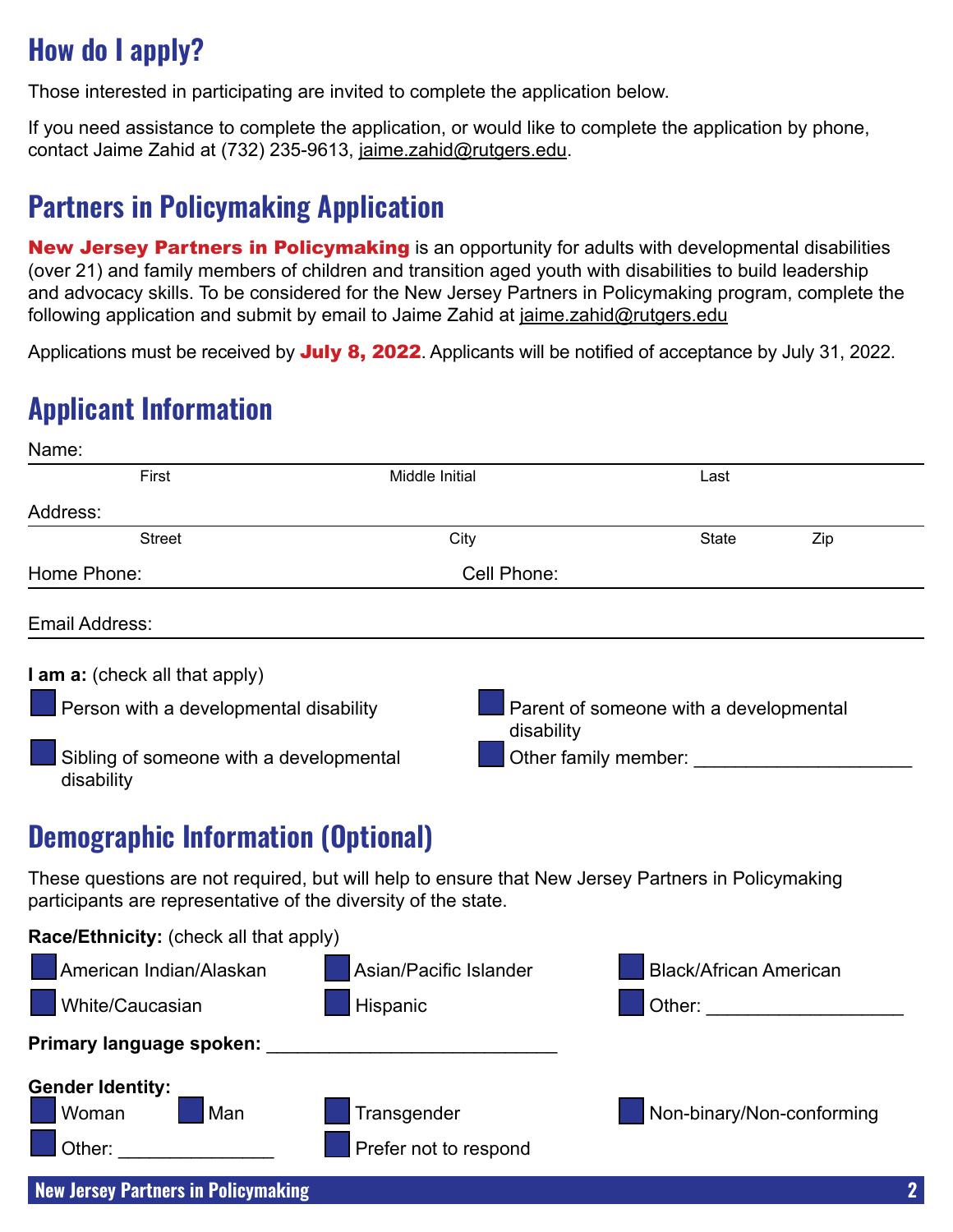| If you are a person with a developmental disability: |  |  |  |
|------------------------------------------------------|--|--|--|
|                                                      |  |  |  |

| How old are you? | What is your disability? |  |
|------------------|--------------------------|--|
|                  |                          |  |

How does your disability affect your daily life?

What kinds of supports, services, or assistive technology do you have?

If you use personal assistance/direct support professional services, can you arrange to have these supports provided while you are participating in New Jersey Partners in Policymaking?

o Yes and the North State of the North State of the North State of the North State of the North State of the No

### **If you are a family member of someone with a developmental disability:**

How old is your family member with a developmental disability? \_\_\_\_\_\_\_\_\_\_\_\_\_\_\_\_\_\_

What developmental disability does your family member have?

How has your family member's disability affected your daily life and your family?

What services or supports does your family member receive?

Will you need reimbursement for respite or child care services so you can participate in the New Jersey Partners in Policymaking program?

o Yes and the North State of the North State of the North State of the North State of the North State of the No

|  | ۰. |
|--|----|
|--|----|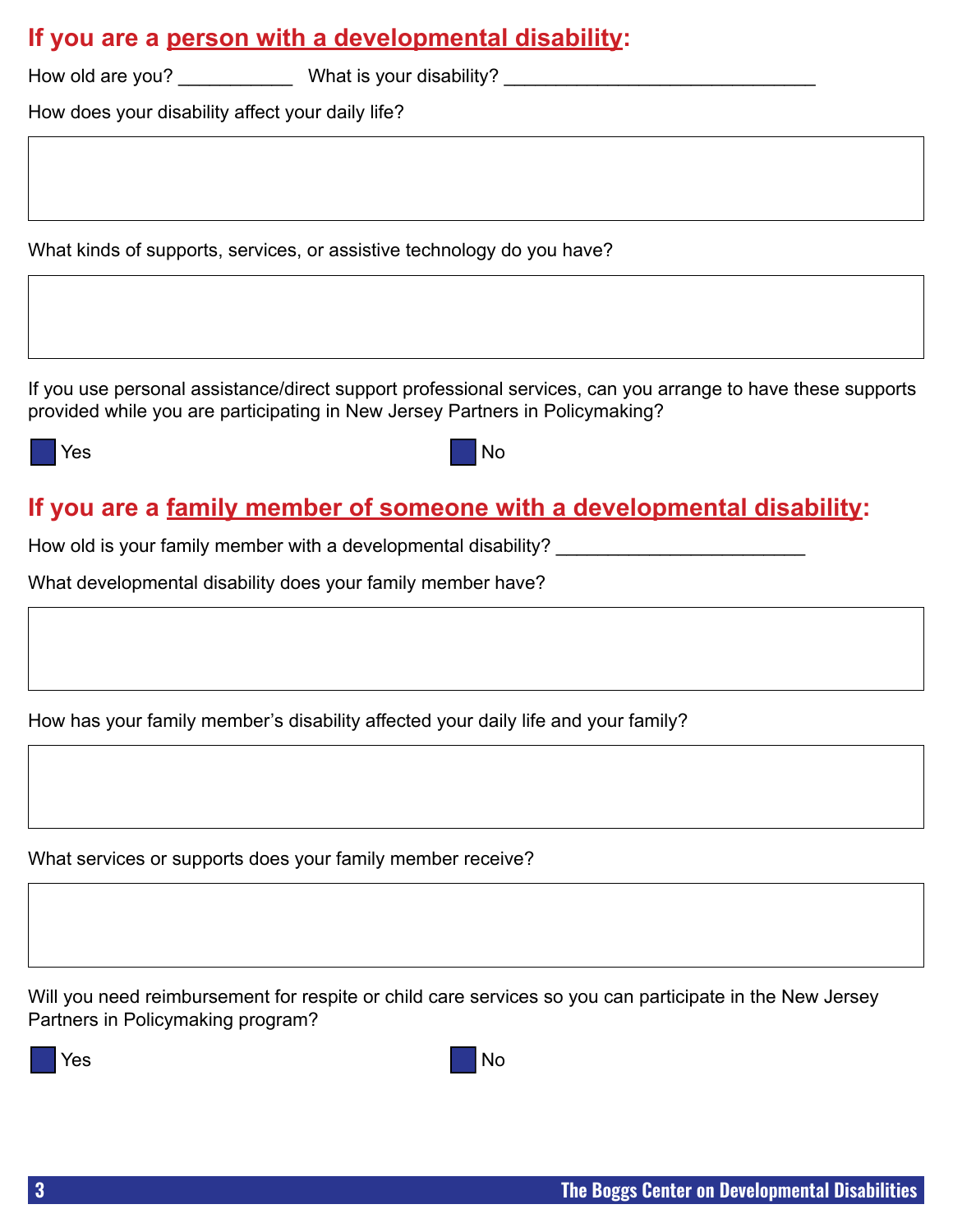## **Availability & Attendance**

Are you willing and able to make a time commitment of one weekend a month and one Wednesday a month to participate in **all** New Jersey Partners in Policymaking educational sessions?



## **Accommodations**

What, if any, accommodations do you need to help you actively participate in the monthly educational sessions? (For example: large print, Braille, accessible hotel room, sign language interpreter)

What support would you need to effectively use technology for learning? Is there someone at your house that can support you, if needed?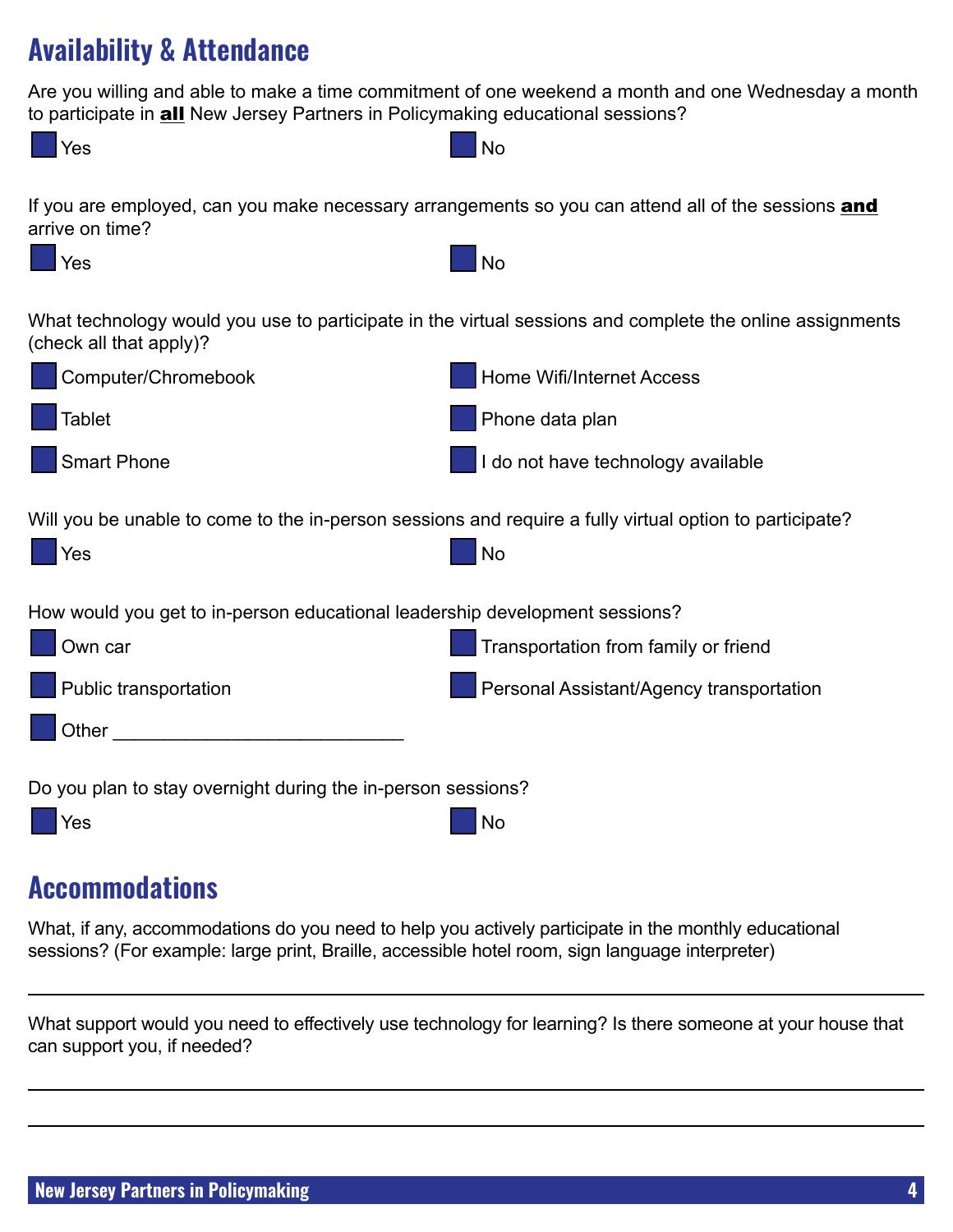## **Short Response Questions**

Please tell us about yourself. (For example: your family, your job, school, community/volunteer activities, personal interests, interesting experiences)

Why do you want to participate in the New Jersey Partners in Policymaking program?

Please describe any experience you have with advocacy.

What is your vision or dream for people with disabilities?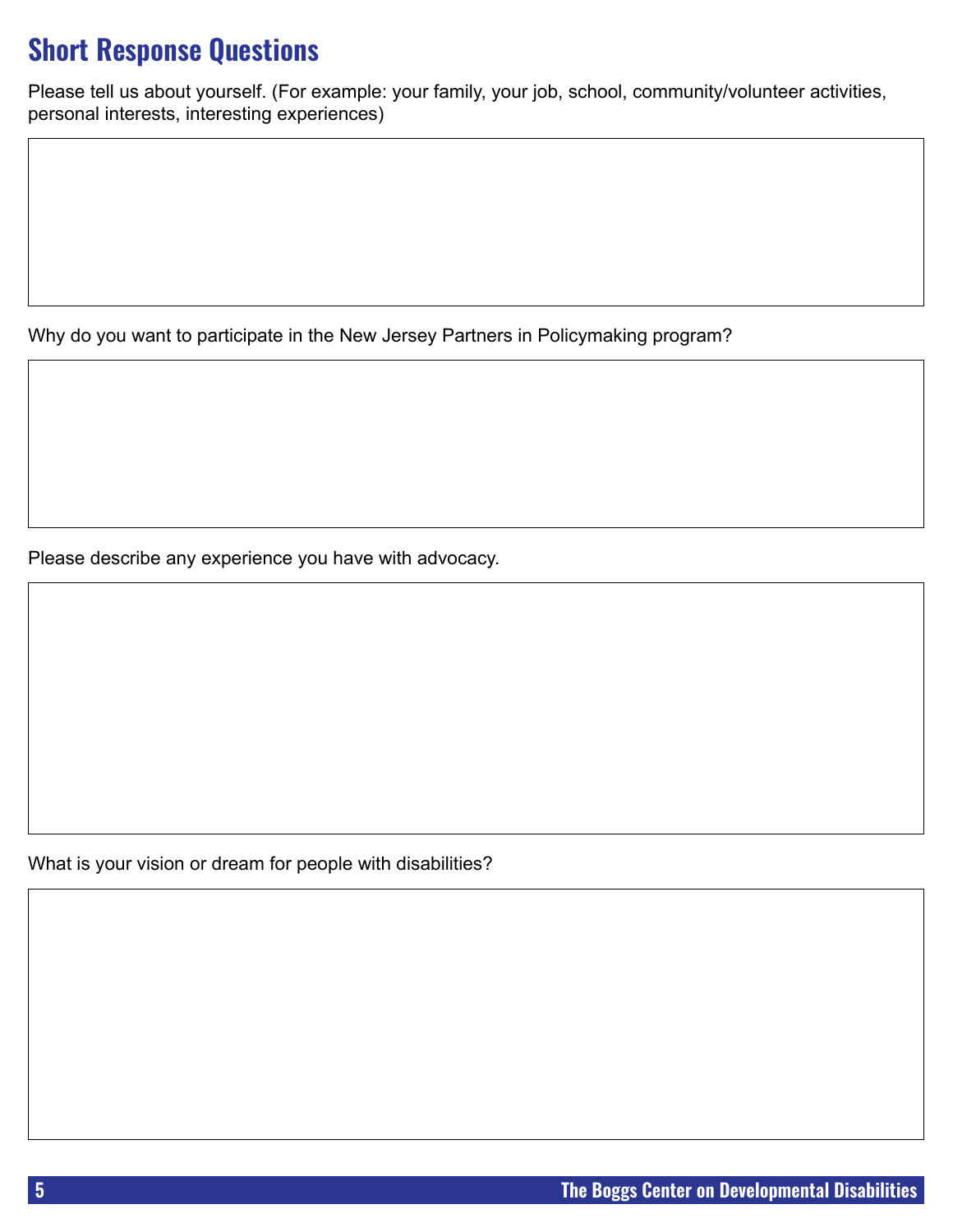What disability-related issues are of the most interest to you?

## **Letter of Recommendation**

In addition to the application form, applicants to New Jersey Partners in Policymaking must submit a letter of recommendation from someone who knows them well, such as a current or former colleague, supervisor, or educator. The letter should include information about the applicant's:

- $\bigstar$  Interest in advocacy
- ★ Commitment to fulfill the requirements of the program
- General character and strengths

Letters may be emailed with the completed application or separately, but must clearly identify the individual being recommended. Letters must be emailed to [jaime.zahid@rutgers.edu](mailto:jaime.zahid@rutgers.edu) by July 8th.

Please provide the name and contact information for the person providing a letter of recommendation on your behalf below:

Name: Relationship: Email Address: Phone: